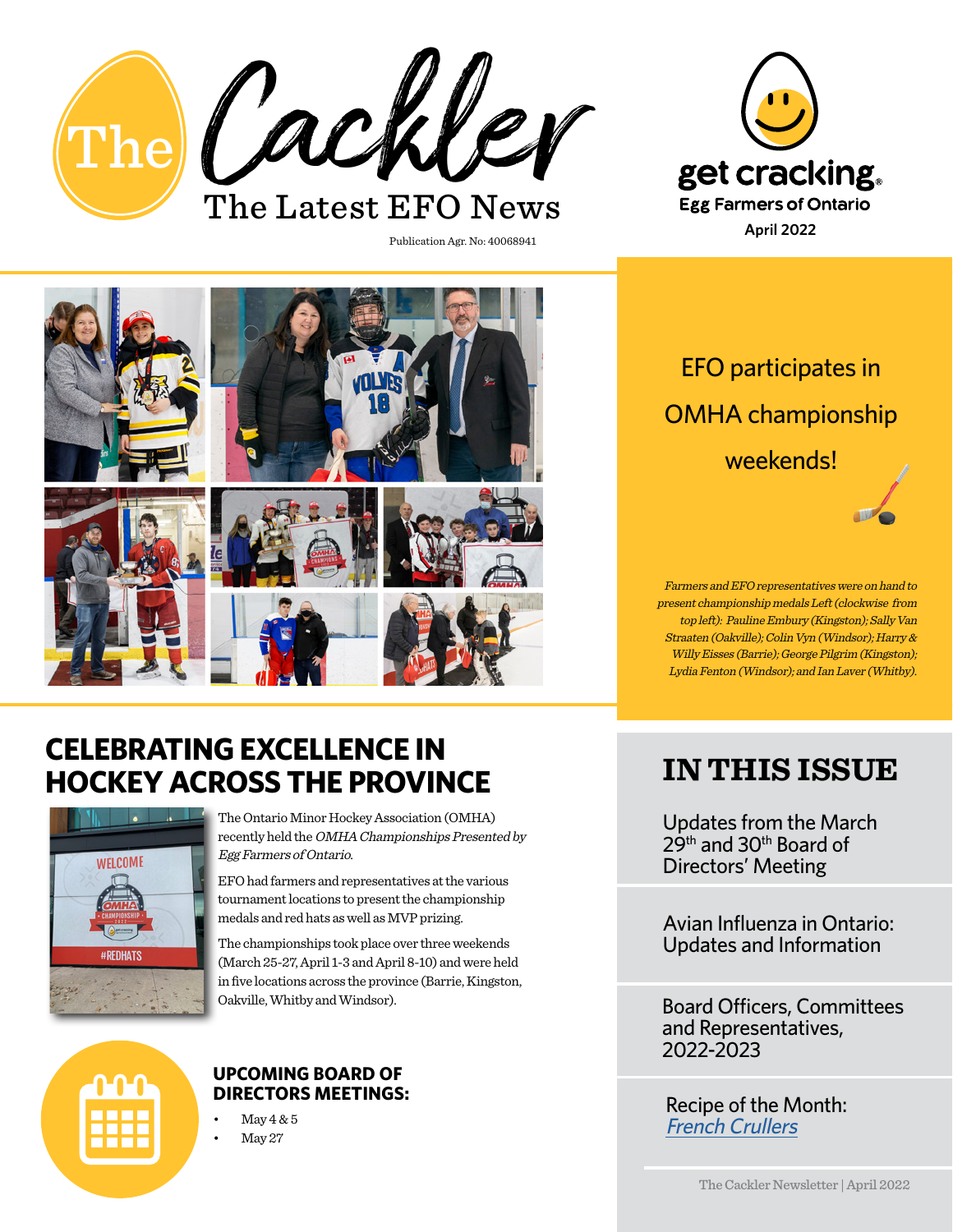# **INFORMATION** updat

#### **Business Highlights of Egg Farmers of Ontario (EFO) from the March 29 & 30, 2022 Board Meeting**

#### **Confirmed Avian Influenza in three flocks moves all Ontario poultry stakeholders to heightened biosecurity**

The Canadian Food Inspection Agency has confirmed three infected premises with highly Pathogenic Avian Influenza (HPAI) in Ontario as of March 30.

The Feather Board Command Centre (FBCC), operated by Ontario's four feather boards including EFO, issued a heightened biosecurity advisory effective March 26 to all poultry farmers, small flock growers and poultry industry personnel throughout the province.

All poultry farms within 10 kilometres of the infected premises have been contacted. Two infected premises are located in Guelph/ Eramosa and Woolwich townships and the third is located in Zorra Township. Mapping information about the sites is available on the [FBCC website](https://www.fbcc.ca/) and all stakeholders are asked to avoid unnecessary travel to these areas to reduce the risk of spreading the disease.

Properly implemented biosecurity is your first line of defense against infectious diseases. Your farm biosecurity protocols should be well thought-out, well implemented and continuously followed. Constant biosecurity measures should be practiced at all times. Please refer to the attached FBCC Heightened Biosecurity Advisory for a complete list of heightened biosecurity measures that MUST be implemented.

Additional measures on Ontario egg farms can include:

- cleaning and disinfecting floors in empty egg coolers immediately following egg pick-ups; and
- always being present when service providers (catching crews, feed deliveries, etc.) are on-farm to ensure they are following heightened biosecurity measures.

Ontario egg and pullet quota holders subscribed for insurance through the Poultry Insurance Exchange (PIE) are covered for Avian Influenza (AI) insurance. PIE supplements the compensation provided by the Canadian Food Inspection Agency (CFIA). Farmers are asked NOT to contact PIE unless

they are in the zones and impacted by CFIA destruction directives.

The situation remains extremely fluid. FBCC is committed to providing timely communications to Ontario's poultry industry and will continue to keep you updated as the situation evolves. Please visit FBCC's website for the latest information.

In the meantime, should birds show any signs of illness, farmers are to call their veterinarian immediately. It is also recommended that you contact the 24-hour Feather Board Command Centre (FBCC) support line, 1-877-SOS-BYRD.

#### **Egg Market Update**

As all provinces continue to relax COVID-19 related restrictions and with Easter around the corner, there is optimism that demand will continue to improve in the coming weeks.

Overall, egg demand continues to remain strong, relative to the same week in 2020, and processed egg demand has consistently remained higher than demand in previous years. In addition, processed egg demand is projected to fluctuate over the next few weeks but is expected to continue to remain above 2021 and 2020 levels. The overall market remained in a shortage position in recent weeks with some increase in the number of boxes imported; however, a lack of egg supply in the US will essentially prevent further import increases in the near term at least.

Steps to deal with the short-term under-supply situation are underway in the form of arranging for extended lay in a few flocks under specific circumstances where additional housing is available within some farm operations. This is being done under Special Temporary Market Requirement Quota (STMRQ) announced by Egg Farmers of Canada.

The market will continue to be monitored closely and contingency plans will be in place to use the tools available to balance the market if conditions require further actions.

#### **Decision pending on how and when to hold the postponed 2022 Annual General Meeting**

The Board discussed options for holding the postponed 2022 Annual General Meeting. Availability of meeting venues, costs and dates are being pursued by staff for consideration by the Board and the possibility of holding the business portion of the meeting virtually will also be considered as another option.

The outbreak of HPAI over the last few days leading up to the scheduled meeting dates

caused the Board's decision to announce the postponement of the meeting. Every effort was made to contact all egg farmers, guests and participants registered for the meeting and apologize for the late date of the decision to postpone.

More information, including new meeting dates, will be shared as it becomes available.

#### **2022 EFO Executive Elections**

Egg Farmers of Ontario (EFO) re-elected Scott Helps as its Chair and Dan Veldman as its Vice Chair on March 29. Scott Brookshaw and Marcel Laviolette were also elected to the Executive.

The Board also elected members to serve on the 2022-2023 committees and more details are included in this issue of The Cackler.

#### **Brian Ellsworth, former EFO General Manager, passed away on February 10, 2022**

EFO's Board moved to honour and remember Brian Ellsworth's more than three decades of contributions to the development of the Ontario egg farming sector with a significant memorial donation to the OAC Alumni Foundation.

Brian will be remembered as a driving force in the Ontario egg sector and for serving as General Manager of what became Egg Farmers of Ontario for 33 years before retiring in 2003. He was recognized widely throughout the industry domestically, nationally and internationally. Brian also served as Chairman of the International Egg Commission for three years.

#### **WITH THIS ISSUE:**

- Feather Board Command Centre Provincial Advisory, April 12
- Poultry and Egg On-Farm Investment Webinar
- FFC Funding Announcement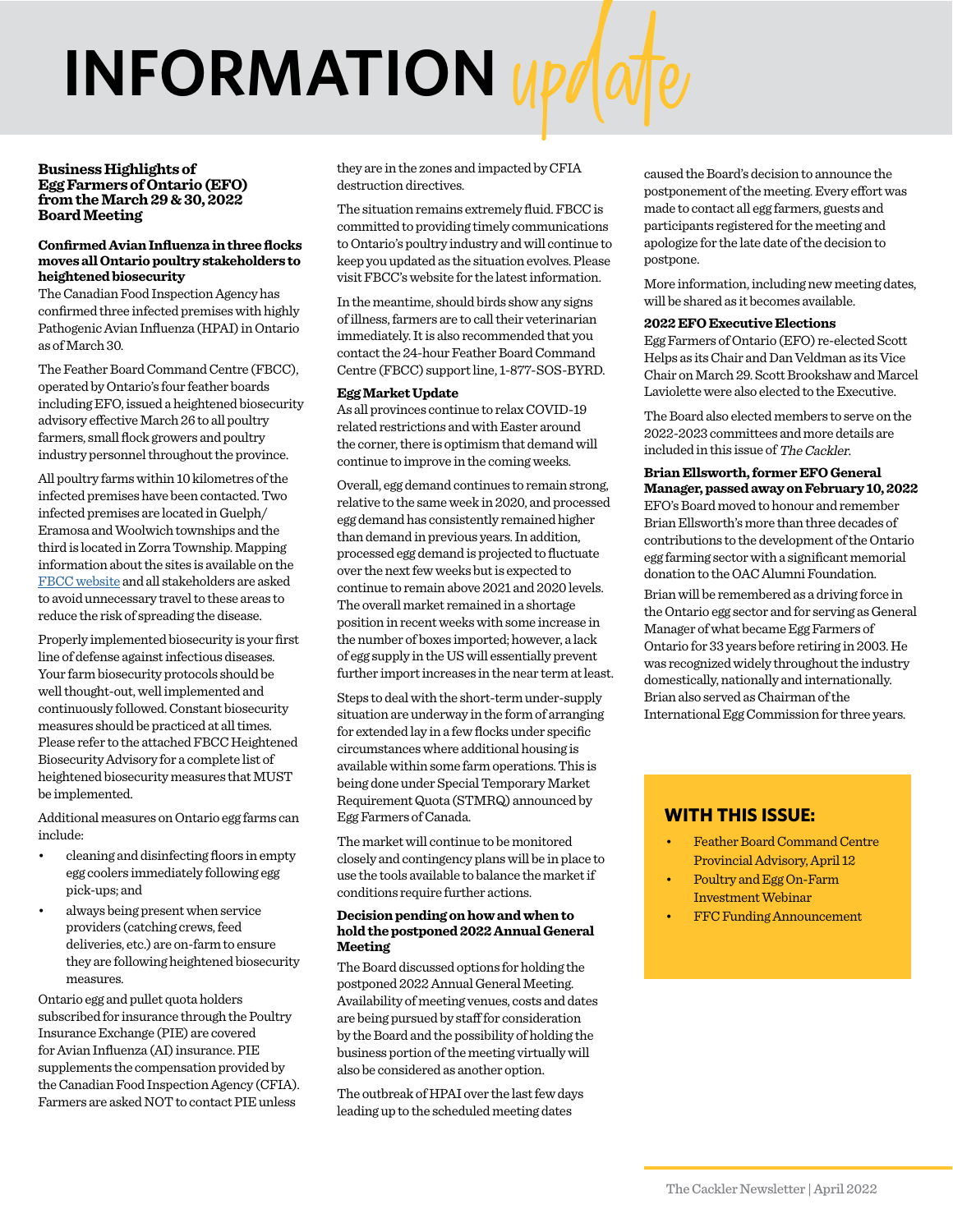## **BOARD OFFICERS, COMMITTEES & REPRESENTATIVES**

**April 1, 2022 - March 31, 2023**

#### **Chair** \*Scott Helps

**Vice Chair** Dan Veldman

**Egg Farmers of Canada Representative** Scott Brookshaw

**Egg Farmers of Canada Alternate** George Pilgrim

**Executive Committee** Scott Helps, Dan Veldman, Scott Brookshaw, Marcel Jr. Laviolette

**Audit Committee** Scott Brookshaw, Scott Helps, Ian McFall

**Egg Industry Advisory Committee** Scott Helps, Dan Veldman, Scott Brookshaw, Marcel Jr. Laviolette, Alvin Brunsveld

**Finance Committee** Lorne Benedict, Scott Helps, Marcel Jr. Laviolette, Brian Miller, George Pilgrim **Production Management Committee** Scott Brookshaw, Scott Helps, Marcel Jr. Laviolette, George Pilgrim, Sally Van Straaten, Dan Veldman

**Public Affairs Committee** Scott Brookshaw, Ian McFall, George Pilgrim, Sally Van Straaten, Dan Veldman

**Pullet Committee** Scott Brookshaw, Alvin Brunsveld, Marcel Jr. Laviolette, Dan Veldman

**Research Committee** Alvin Brunsveld, Brian Miller, Dr. Mike Petrik, George Pilgrim

**Farm & Food Care Ontario Representatives** Janelle Cardiff, Sally Van Straaten, Alvin Brunsveld (alternate)

**Ontario Federation of Agriculture Representative**

Sally Van Straaten

**Poultry Industry Council Representative** Brian Miller

**Pullet Growers of Canada Representative** Alvin Brunsveld

**Pullet Growers of Canada Alternate** Marcel Jr. Laviolette

**Treasurer** Ryan Brown

**Secretary** Jennifer Correa

\*EFO's Chair serves as an ex officio Member on all EFO Committees

## **FARMER UPDATES**

## *In Sympathy*

*EFO would like to express our most sincere condolences to the family of Richard Kootstra Sr.*

*Richard passed away March 26, 2022 surrounded by his family.*

*Our thoughts and prayers are with his family during this difficult time.*

#### **Staff Update**

Ryan Trim was recently named as Director of Operations.

Ryan has been with EFO for 12 years as an Inspector/Investigator and more recently as the Interim Director of Operations.

Ryan has shown his leadership, commitment and desire for continuous improvement, quality and team work. These qualities will continue to serve him well as he takes on new challenges in his new role.

Congratulations Ryan!

## **POLICIES AND PROCEDURES NOTICE**

Reminder: New policies and procedures will be updated and posted on EFO's farmer website at

www.getcracking.ca/members/ operations-quota as they come into effect.

Policies, procedures and documents posted on EFO's farmer website contain the most up-to-date versions and should be used for all policy interpretation and quota transactions.

Please check this site frequently to ensure you have the most recent information.

#### **RSS Feed: Don't miss out on important updates!**

A feature of the farmer website, www.getcracking.ca/members, offers a Rich Site Summary (RSS). This is a format for delivering regularly changing web content.

Egg and pullet farmers who subscribe to this feed will receive any updates to the website via email on a weekly basis.

Please visit [www.getcracking.ca/](http://www.getcracking.ca/members/
member-farmer-news ) [members/member-farmer-news](http://www.getcracking.ca/members/
member-farmer-news ) to sign up.

## **PRODUCTION STATISTICS**

(in boxes of 15 dozen)

**Ontario Production (week ending #8)** 2022 – 3,242,087  $2021 - 3,007,395$ 

**Ontario IP**

**(week ending #8)**  $2022 - 824,140$ 2021 – 587,830

**Ontario EFP (week ending #8)**  $2022 - 0$  $2021 - 65,287$ 

#### **US Shell Egg Imports to Ontario (week ending March 12, 2022 - #11)**

2022 – 79,826 2021 – 219,216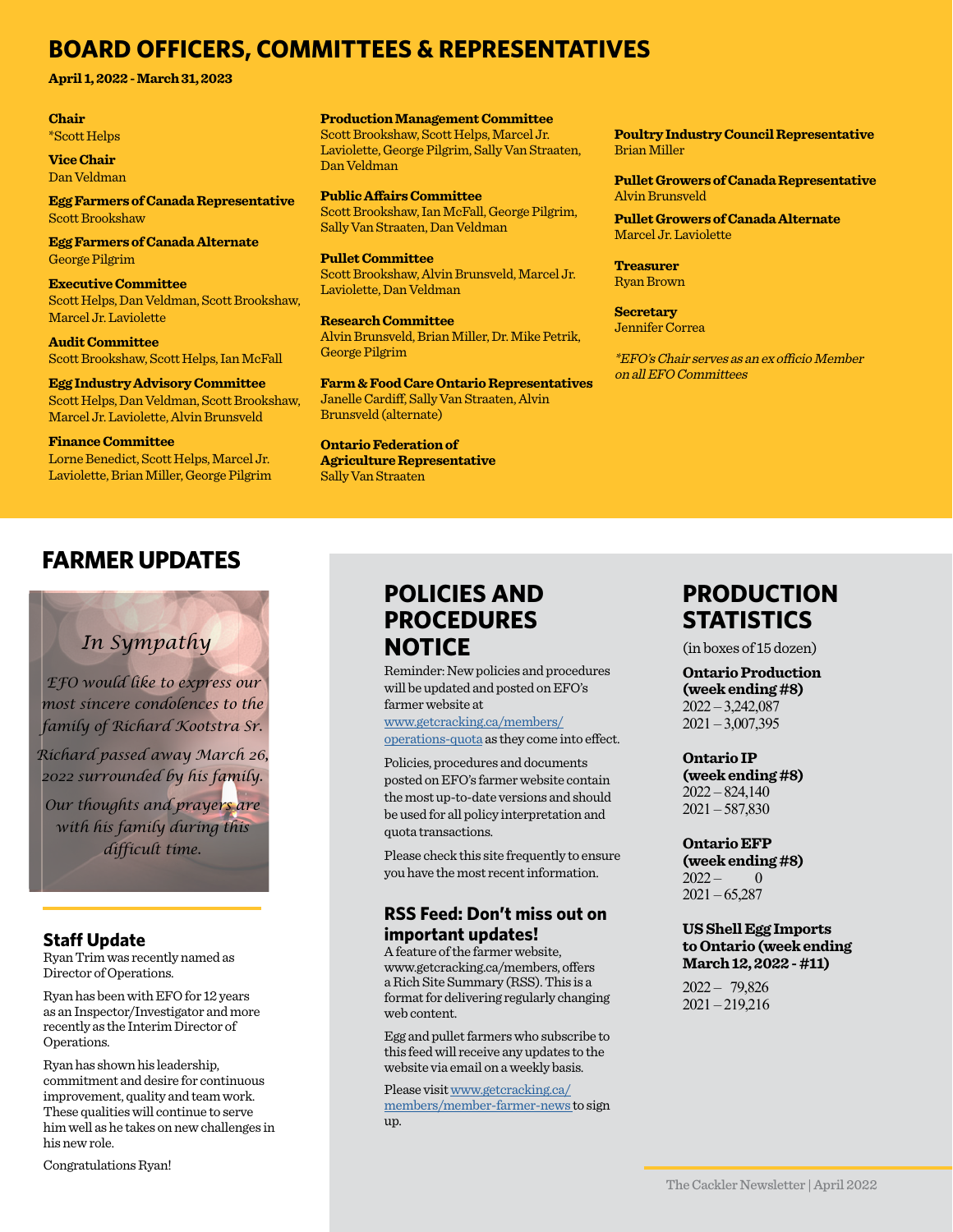## **HIGHLY PATHOGENIC AVIAN INFLUENZA H5N1:**

#### **How to reduce the risk of AI on Ontario's poultry farms**

by EFO Staff

Every farmer and industry stakeholder in the poultry sector is following heightened biosecurity measures with the outbreak of highly pathogenic avian influenza (HPAI) in Ontario.

The Feather Board Command Centre (FBCC), operated by Ontario's four feather boards including EFO, issued the first heightened biosecurity advisory on March 26 to all poultry farmers, small flock growers and poultry industry personnel throughout the province.

The Canadian Food Inspection Agency (CFIA) had confirmed 14 infected premises having HPAI in Ontario as of April 13.

All poultry farms within 10 kilometres of every infected premise are contacted. Mapping information about the sites is available on the

FBCC website and all stakeholders are asked to avoid unnecessary travel to these areas to reduce the risk of spreading the disease.

The FBCC team, involving a specialized group of staff from the four feather boards, in co-ordination with the CFIA, OMAFRA and other stakeholders, is working with farmers in the infected zones and communicating and co-ordinating with stakeholders to manage and contain the outbreak.

EFO's Annual Meeting, scheduled for March 29 and 30, was postponed as a result of the outbreak.

With the postponement of the annual meeting, the Board's April board meeting was held March 29 and 30 and received an update and background information about the outbreak from a prominent veterinary expert – Dr. Jean-Pierre Vaillancourt.

Dr. Vaillancourt is a professor at the University of Montreal. He is part of the Research Group on the Epidemiology of Zoonoses and Public Health

within the Swine and Poultry Infectious Disease Research Center at the University's Faculty of Veterinary Medicine.

A summary of part of the information presented to the Board is provided in this issue of The Cackler to help farmers protect their flocks.

Farmers are reminded that they should have appropriate biosecurity personal protective equipment (PPE) available for themselves, their employees and anyone entering their premise. Should birds show any signs of illness, farmers are to call their veterinarian, immediately. It is also recommended they contact the 24-hour FBCC support line, 1-877-SOS-BYRD and board office.

### **WHAT IS DIFFERENT ABOUT THE 2022 AI OUTBREAK?**

By Jean-Pierre Vaillancourt, DMV, MSc, PhD, University of Montreal

The current strain of highly pathogenic avian influenza (HPAI) H5N1 is not the same as the one that has affected and even killed people in Asia and Africa. It shares the same ancestors, but the one in Ontario only affects birds.

Avian influenza viruses can change via mutation (the virus changing by itself ) or via recombination or reassortment (when two different influenza viruses meet within cells of an infected bird and share genetic material to create a new strain). This most likely occurred during the last nesting season of migratory birds a few months ago. With climate change, different species of migrating birds that normally are in different ecosystems ended up meeting and exchanging pathogens.

#### **Longer incubation period increases risk of spreading the virus**

This HPAI H5N1 is problematic because the incubation period is long. Essentially, a bird getting infected today may start shedding the virus within a few days but may only get sick a few days after that. This means that you could be in contact with birds shedding



Above: Decline in egg laying and discolouration of shells (photo courtesy of J-L Guérin, ENVT).

billions of viral particles (covering your boots) without showing any signs.

#### **Symptoms of infection are very different**

The other problem is that clinical signs in egg layers are not necessarily typical of HPAI outbreaks. Nervous signs may first be absent. Eventually, they may be severe and terminal. Mortality may first be low to moderate several days before

#### **SEE: What is different? page 5**

## **Top 10 ways to protect your flock**

Lessons from European outbreak can help

By Jean-Pierre Vaillancourt, DMV , MSc, PhD, University of Montreal

Ok, there are 11 on the list actually, but here are some of the lessons learned by the devastating impact of recent outbreaks in France, where they had about 800 infected farms. This is what they learned:

- 1. If you are in a dense poultry area and there is a case, you are at greater risk of getting the disease on your farm.
- 2. Stay away from any standing water (e.g. ponds).
- 3. Basic on-farm biosecurity works, if you do it consistently. The main problem is the lack of compliance by personnel having access to the birds.
- 4. Movement of poultry personnel between farms must stop; if essential, biosecurity measures must be followed with no compromise (changing boots correctly, putting on coveralls, washing hands before touching anything on the clean side of the anteroom).
- 5. No visitors, and absolutely no mutual aid between farmers, including family members; essentially, stay away from any other production sites.
- 6. Poultry kept outside, multi-age, multi-species farms, moving birds to another location, partial pick up, are all important risk factors.

**SEE: Lessons, page 5**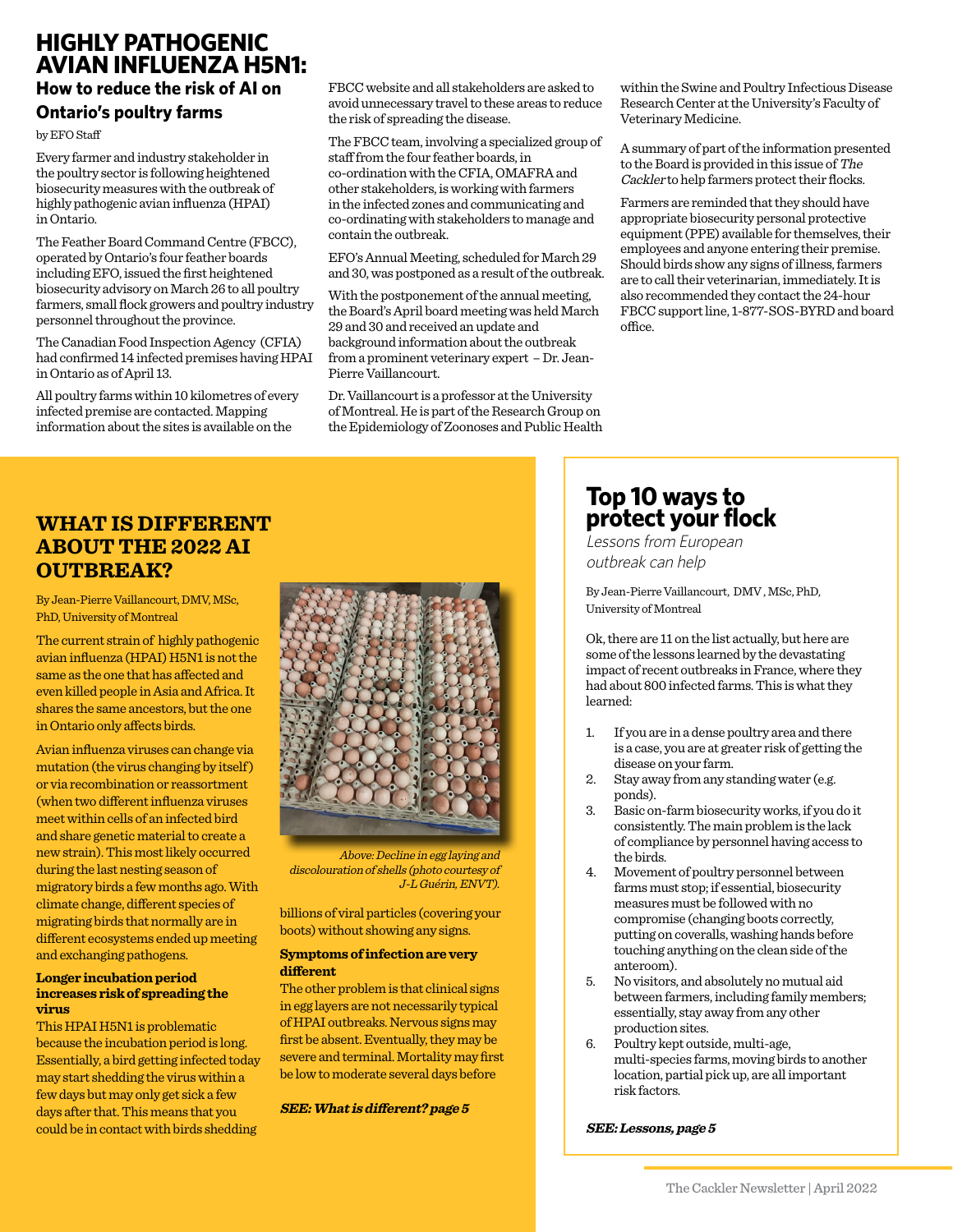#### **...CONTINUED from page 4: What is different?**

an explosive progression. Birds are progressively lethargic and prostrate; non-specific diarrhea may be observed, as well as a decline in egg production and discoloration of eggshells. The most likely lesion, if you open dead birds, will be a severe hemorrhagic inflammation of the ovaries.

> ".....given the current situation in Ontario, anything abnormal in a flock, even if not spectacular, should raise concerns....."

Classic HPAI lesions such as cyanosis of the comb, wattles and legs are not always present, and may even be rare.

So, given the current situation in Ontario, anything abnormal in a flock, even if not spectacular, should raise concerns and it is best to communicate with the appropriate authority and initiate a self-quarantine (better safe than sorry approach). Do not delay.



Above: Although not always present, cyanosis of the comb (blue appearance), wattles and legs may occur in rare circumstances (photo courtesy of J-L Guérin, ENVT).

#### **CONTINUED from page 4: Lessons.**

- 7. Rendering: if you use this service, you have to be extra careful when you return to your barns. Like any other time you leave the farm, you return as a potentially contaminated visitor. The virus does not care that you own the place and it can be picked up anywhere wild birds and farmers can be found (e.g., Canadian Tire parking lot, your driveway, etc.).
- 8. Backyard flocks can be a reservoir of the virus, but if nobody from the farm has any contact with backyard flocks, these flocks do not significantly contribute to the spread of the virus.
- 9. Cleaning and disinfection: the problem when it fails is not the products, it is how you do the job.
- 10. Control rodents, flies and darkling beetles.
- 11. Communicate, communicate, communicate with the proper authorities. The quicker you react, the less likely the virus may spread to other production sites.

## **Minister Thompson offers support to farmers during AI outbreak**

Egg Farmers of Ontario (EFO) appreciates the support provided by the Honourable Lisa Thompson, Minister of Agriculture, Food and Rural Affairs (OMAFRA) in reaching out to EFO regarding the avian influenza outbreak impacting Ontario.

Part of the communication included a reminder to maintain strict biosecurity practices and to also offer government support to the poultry sector. A variety of resources can be accessed on the government website [here.](http://www.omafra.gov.on.ca/english/livestock/vet/facts/avian_influenza.htm)

Minister Thompson also shared the importance of seeking help in times of high stress.

"We care about the well-being of our farmers and their families and recognized the additional impact this difficult and extraordinary challenge may have on their mental health and wellbeing," wrote Minister Thompson. "Anyone struggling are urged to reach out and talk to a family member, a friend or a health care professional."

In addition, Minister Thompson shared that free mental health counselling is available to farmers and family members by calling 1-866-267-6255.

## **Access additional support**

(from FBCC update, April 12)

We know that this is a stressful situation for all involved in Ontario's poultry industry and OMAFRA has resources available to help people navigate these difficult times.

Visit OMAFRA's [Mental Health for Farmers - First Aid Kit o](https://www.ontario.ca/page/mental-health-resources-for-farmers)r call 1-866- 267-6255 for the Farmer Wellness Initiative, which provides farmers and members of their household access to free counselling sessions with a mental health professional.